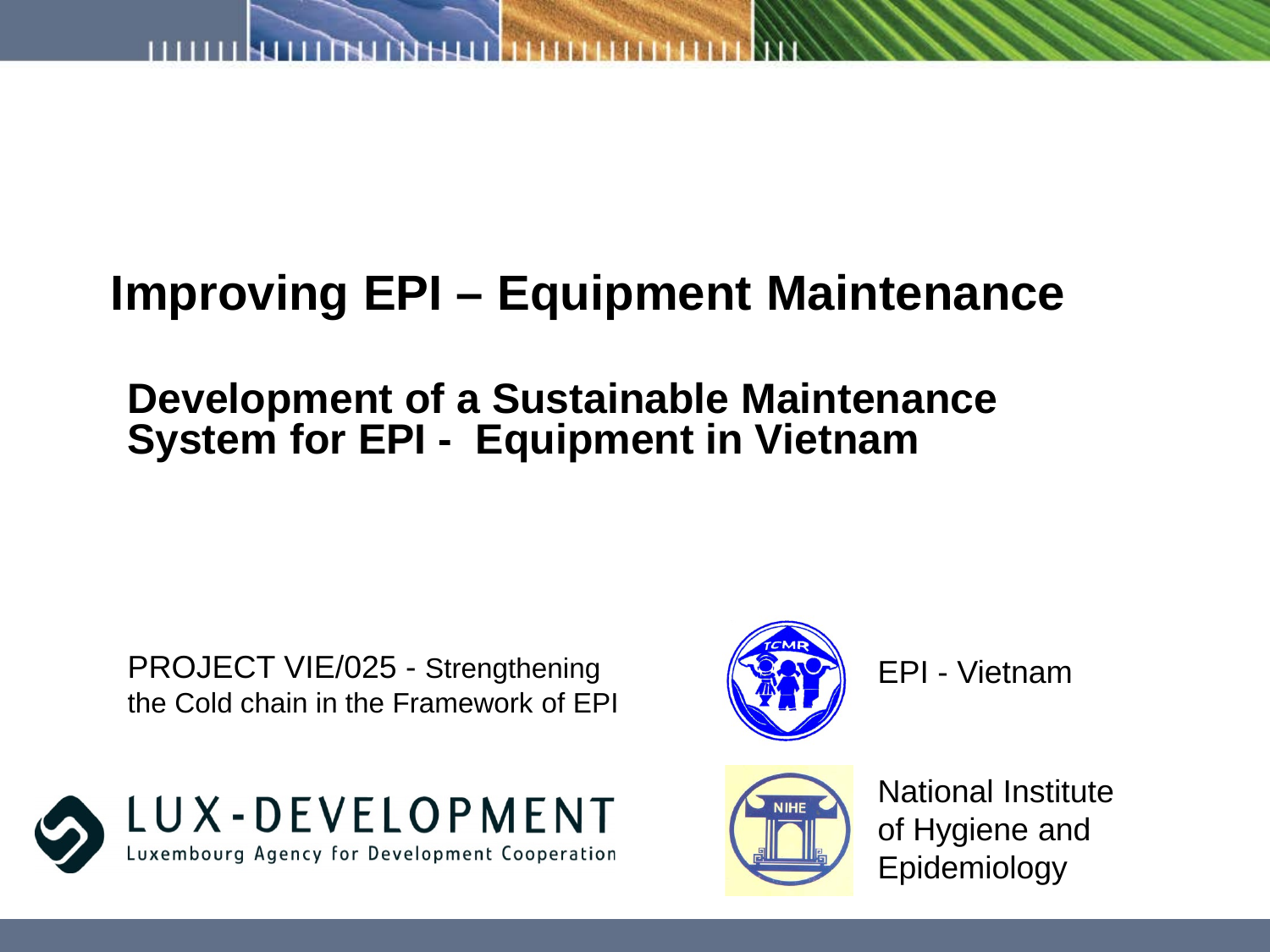# Existing Maintenance System – as of July 2009

- No systematic monitoring and documentation of assets (inventory of equipment, spares)
- No systematic approach to maintenance and repair, no documentation of activities
- No clear responsibilities and communication lines concerning maintenance
- No systematic monitoring and reporting, hence not statistics and no data for planning
- Not enough resources to meet maintenance requirements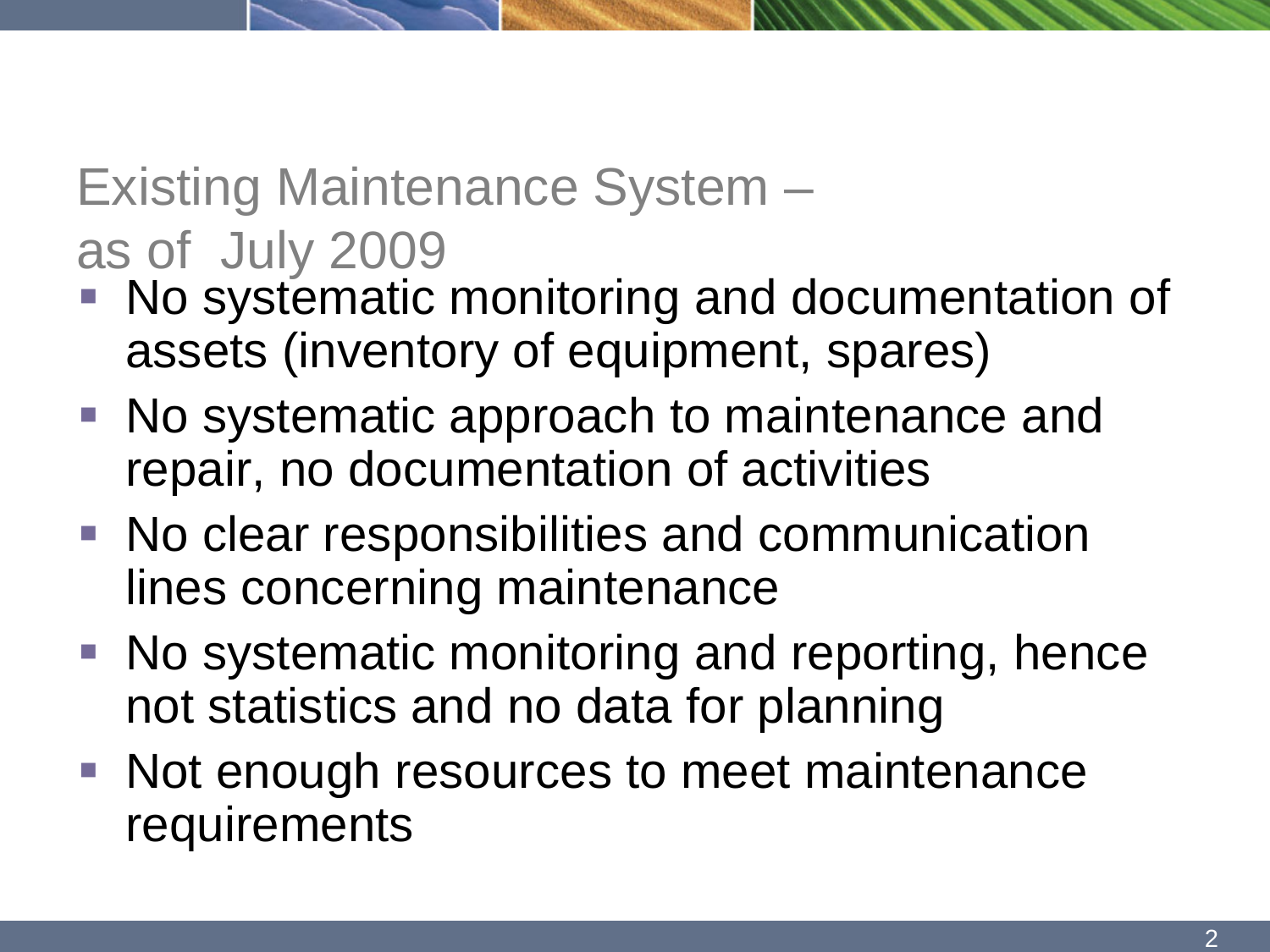Situation Spotlight as of July 2009, Example of one Northern Province

- 179 fridges in province:
- 103 functioning 57%:
- 76 not functioning 42%:
- EPI Cold chain is impaired, reduced quality
- Financial loss (VND):
	- **Investment: 8'377'200'000**
	- Used: 4'820'400'000
	- Idle: 3'556'800'000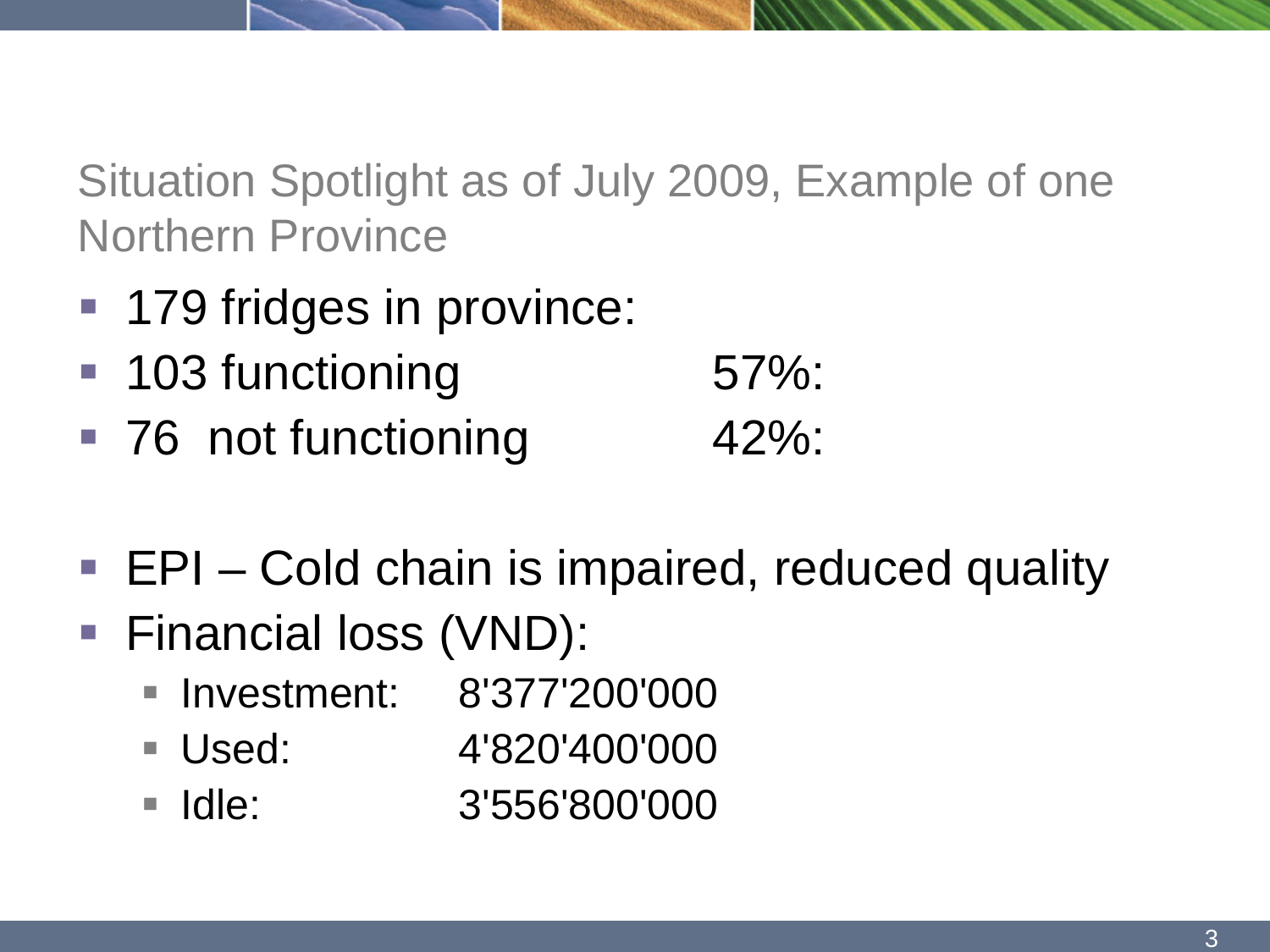# Viet Nam Country - Conditions for maintenance of EPI equipment

- **Very distributed equipment, long distances**
- Reliable technical services difficult (impossible) to identify in Communes and Districts and even in Provinces
- Equipment very sturdy, if user maintenance is correctly performed, no regular maintenance by **specialized technical staff** required
- Most faults are easy and simple to correct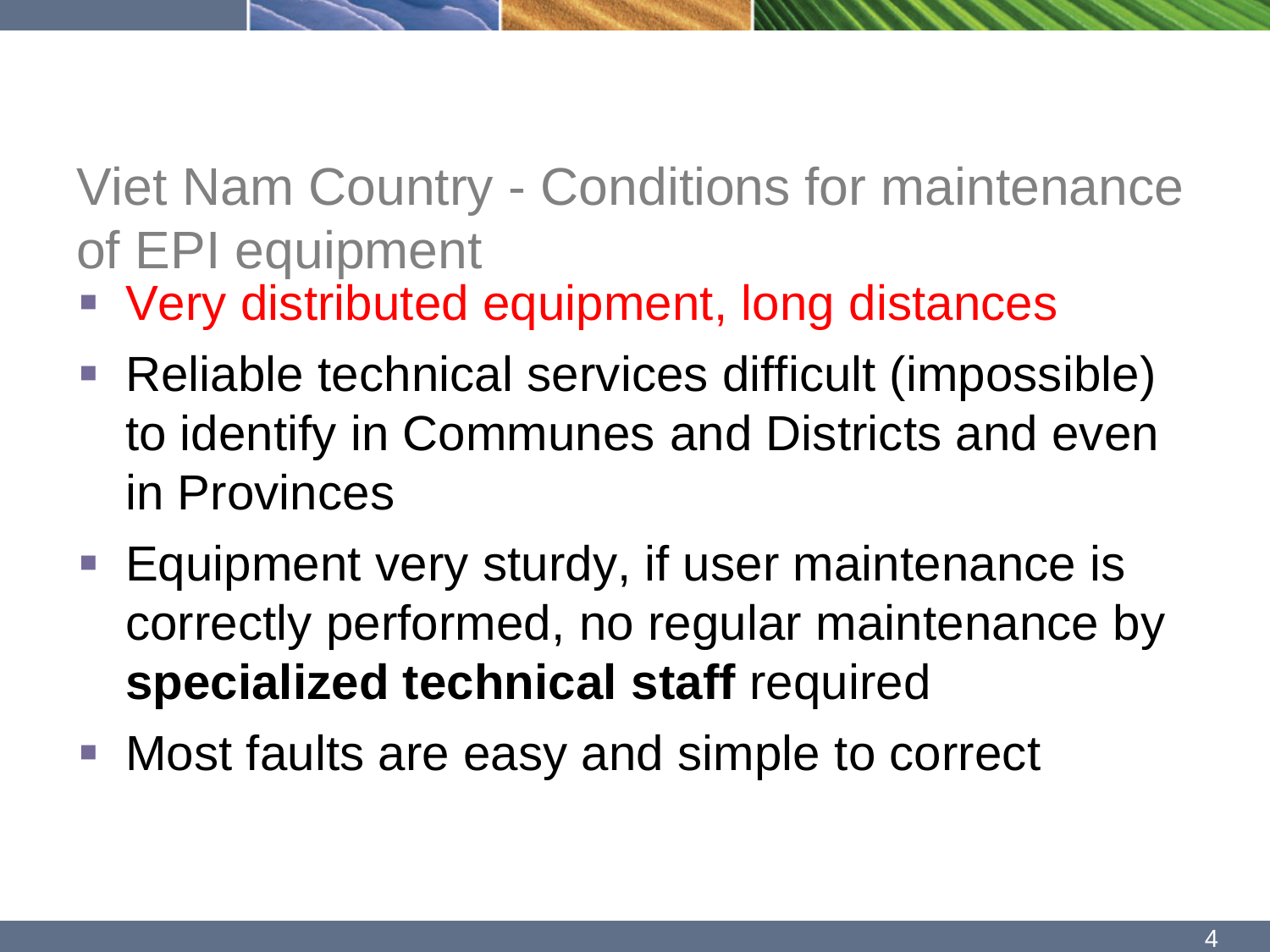#### What to maintain – Projected Investment Cost of Equipment – July 2009

**Investment cost of equipment**

| No. | <b>Region</b>    | No of<br><b>Provinces</b> | <b>Present</b><br><b>Equipment</b> | Projected<br>No. of<br><b>Equipment</b> | <b>Investment value</b><br>now<br>(47,000,000 per<br>equipment) | <b>Investment value</b><br>future | <b>Increase</b><br>% |
|-----|------------------|---------------------------|------------------------------------|-----------------------------------------|-----------------------------------------------------------------|-----------------------------------|----------------------|
|     |                  |                           |                                    |                                         |                                                                 |                                   |                      |
|     | <b>Northern</b>  | 28                        | 3'494                              | 7'426                                   | 164'218'000'000                                                 | 349'022'000'000                   | 212.54%              |
|     |                  |                           |                                    |                                         |                                                                 |                                   |                      |
| 2   | <b>Central</b>   | 11                        | 314                                | 1'893                                   | 14'758'000'000                                                  | 88'971'000'000                    | 602.87%              |
|     |                  |                           |                                    |                                         |                                                                 |                                   |                      |
|     | <b>Highlands</b> | 4                         | 535                                | 713                                     | 25'145'000'000                                                  | 33'511'000'000                    | 133.27%              |
|     |                  |                           |                                    |                                         |                                                                 |                                   |                      |
| 4   | <b>Southern</b>  | 20                        | 701                                | 3'265                                   | 32'947'000'000                                                  | 153'455'000'000                   | 465.76%              |
|     | <b>TOTAL</b>     | 63                        | 5'044                              | 13'297                                  | 237'068'000'000                                                 | 624'959'000'000                   | 263.62%              |

Total Investment approx. US\$ 30 Million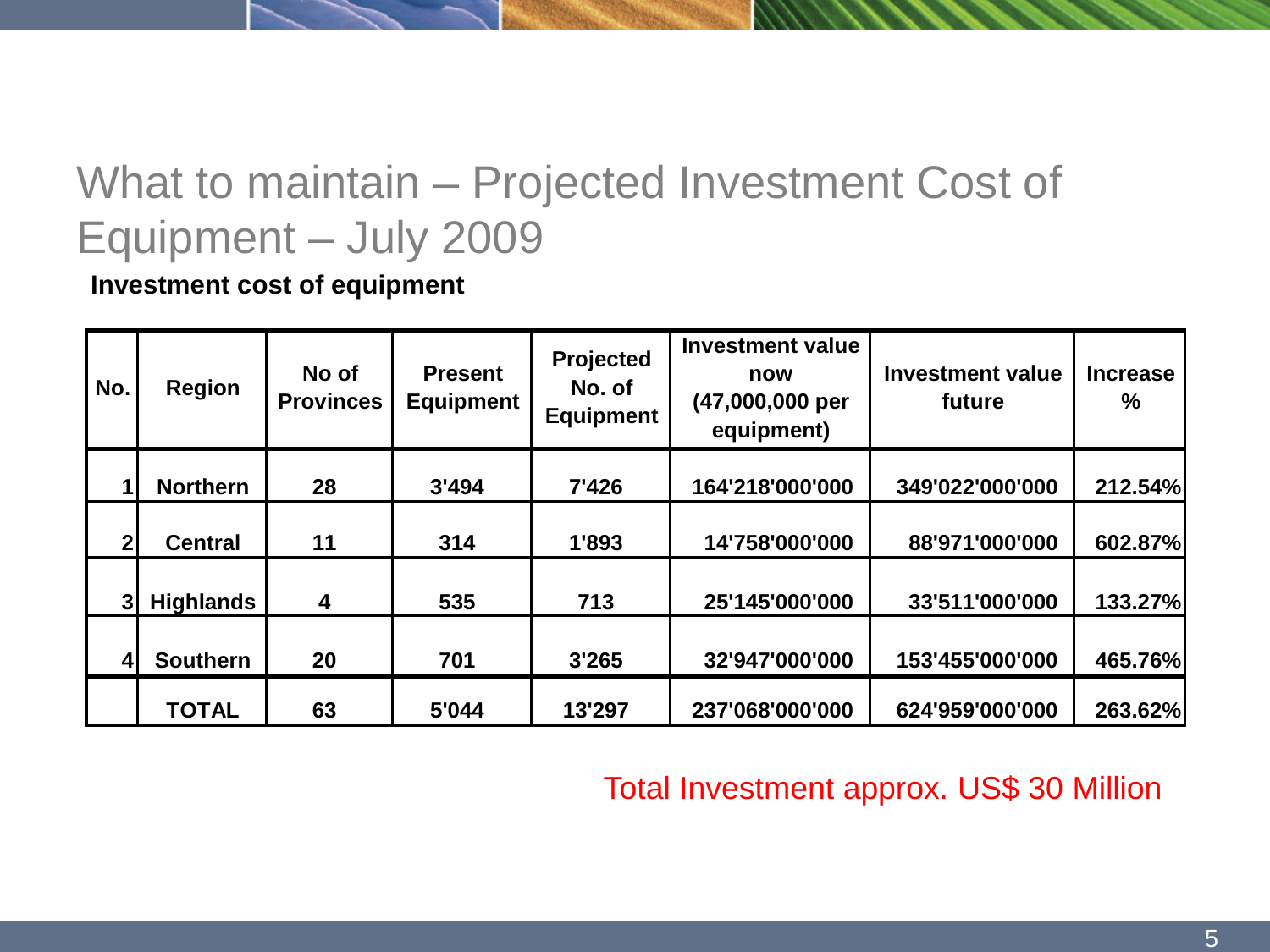#### Design Criteria for new system

- Additional resources (human, financial) are limited
- **Use available resources as much as possible**
- Avoid long and expensive travel for simple faults
- Assure adequate documentation to allow meaningful statistics and data for planning
- **Install monitoring and supervision**
- Establish transparent and effective communication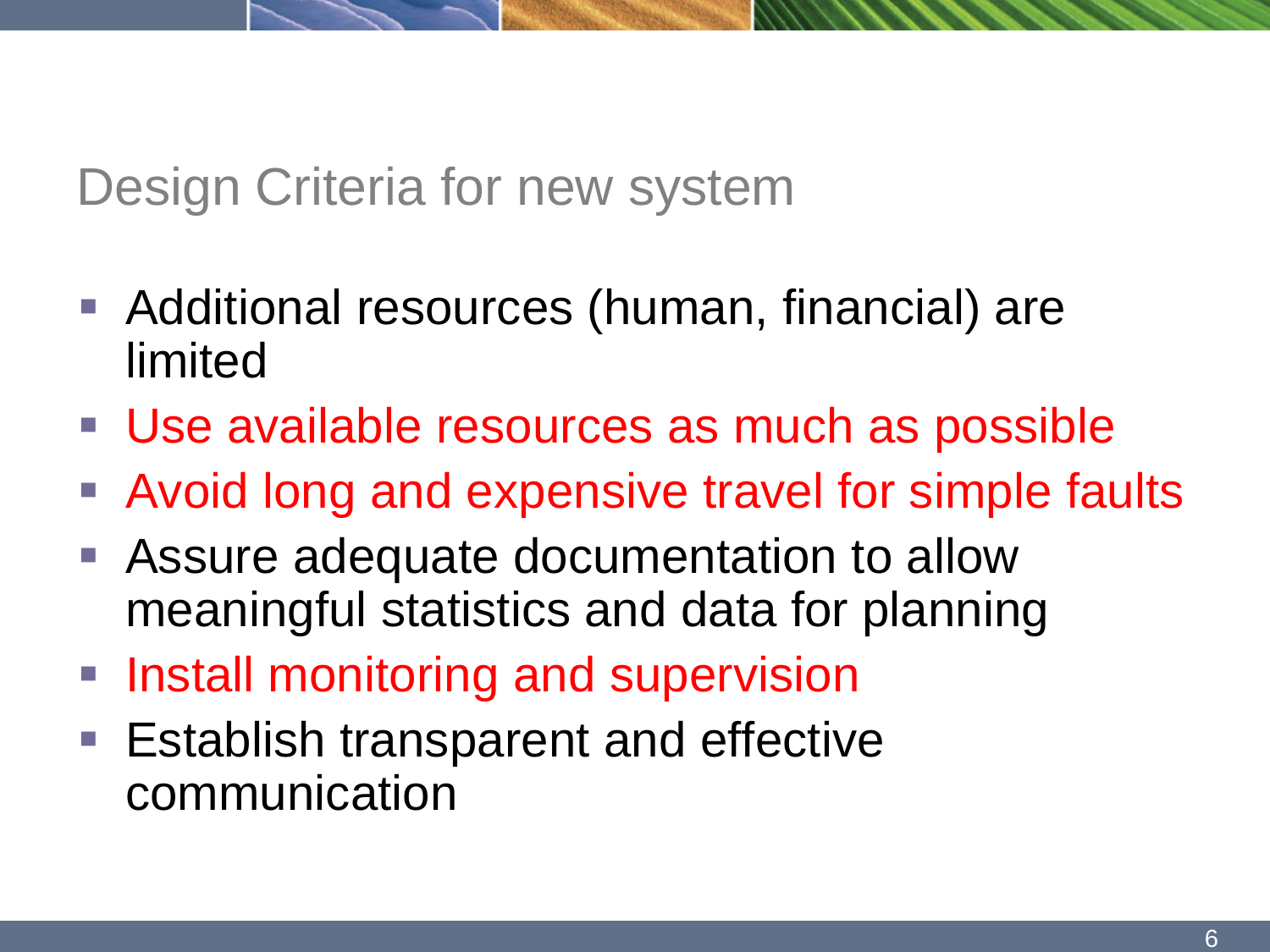Maintenance System Key Concept – All levels

- **Increase user competence and assure only** trained users handle equipment
- **Introduce stringent documentation and reporting** system on equipment and maintenance activities
- **Establish adequate supervision through higher** level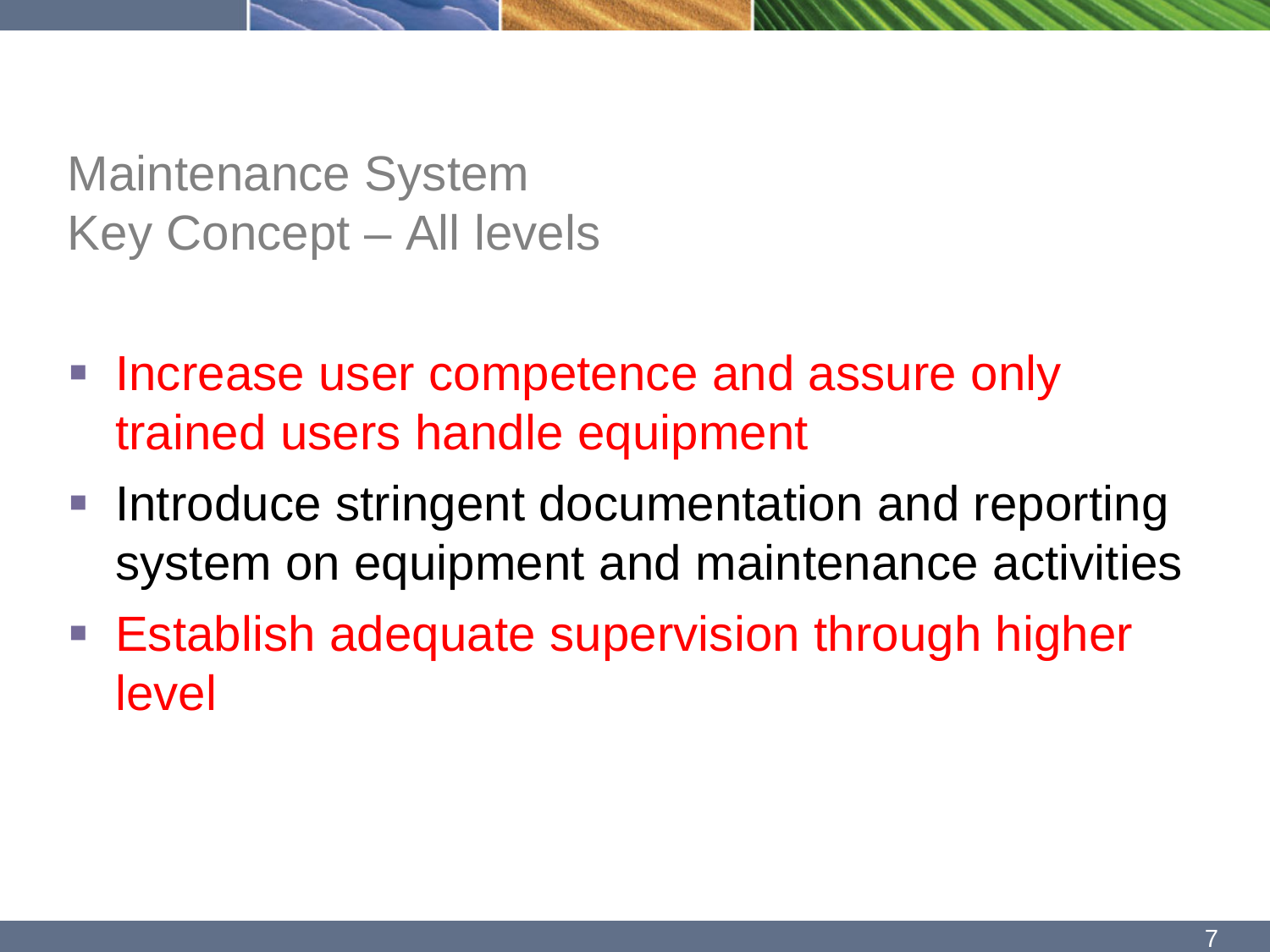# Key Concepts Implemented, Provincial Level

- Introduced Provincial Equipment Manager (PEM)
	- Clear job description and responsibilities made
	- **EPI staff, interest in management and technical issues**
	- Continue to work for EPI management (part time)
	- Specifically trained for management **and maintenance and basic repair** of equipment
	- Manage and maintain equipment in the province (part time)
- **Provided set of tools and basic spares to all 63** provinces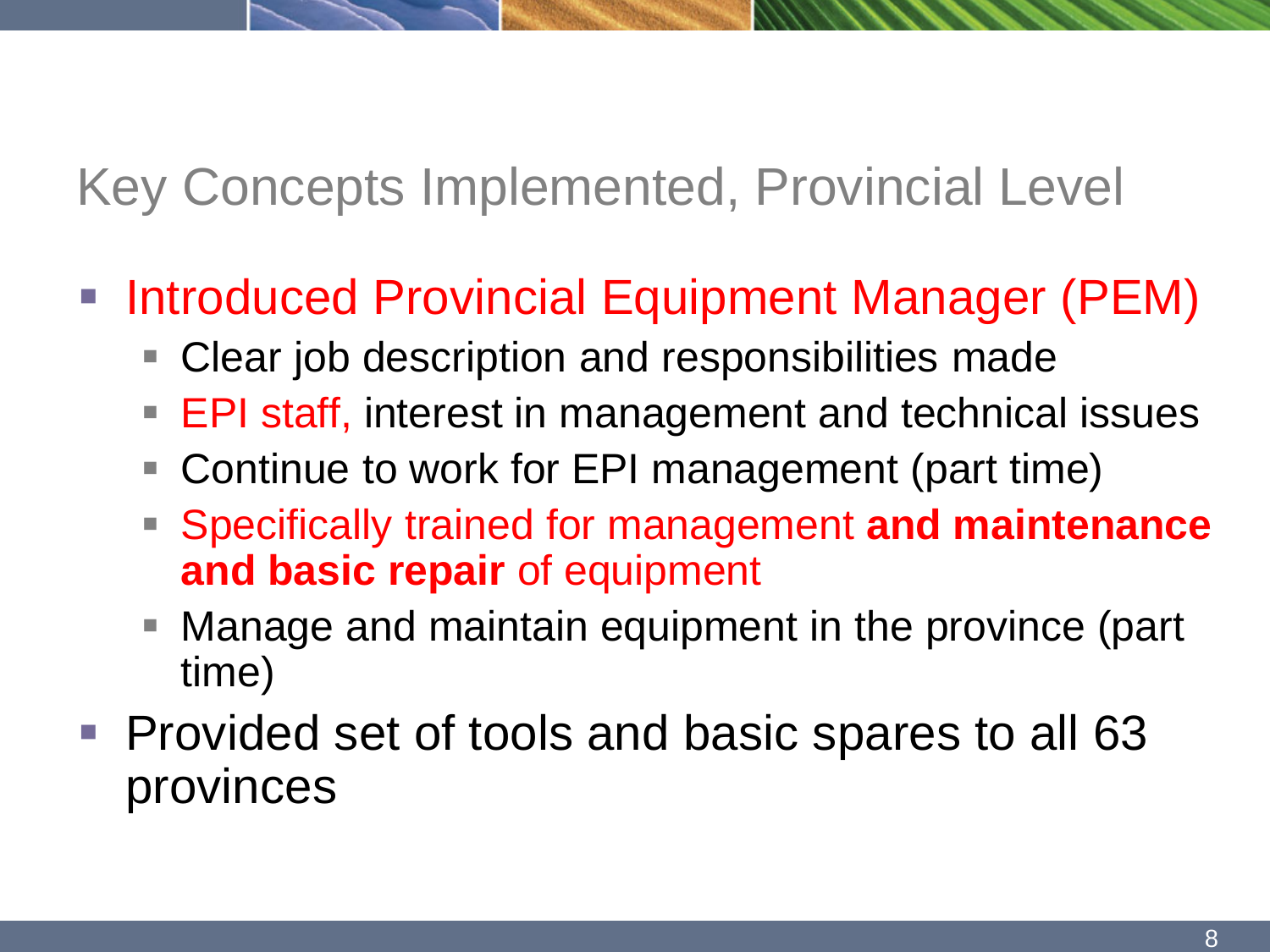## Key Concept, Regional Level

- Introduced Regional Equipment Manager (REM)
	- Clear job description and responsibilities established
	- EPI staff, interest in management and technical issues
	- Continue to work for EPI management (part time)
	- Specifically trained for **management and** maintenance and basic repair of equipment
	- Manage the equipment in the region (part time)
- Established adequate spare part stock
- Either use technical staff of regional institutes for complex repairs or contract competent company (outsourcing contract awarded)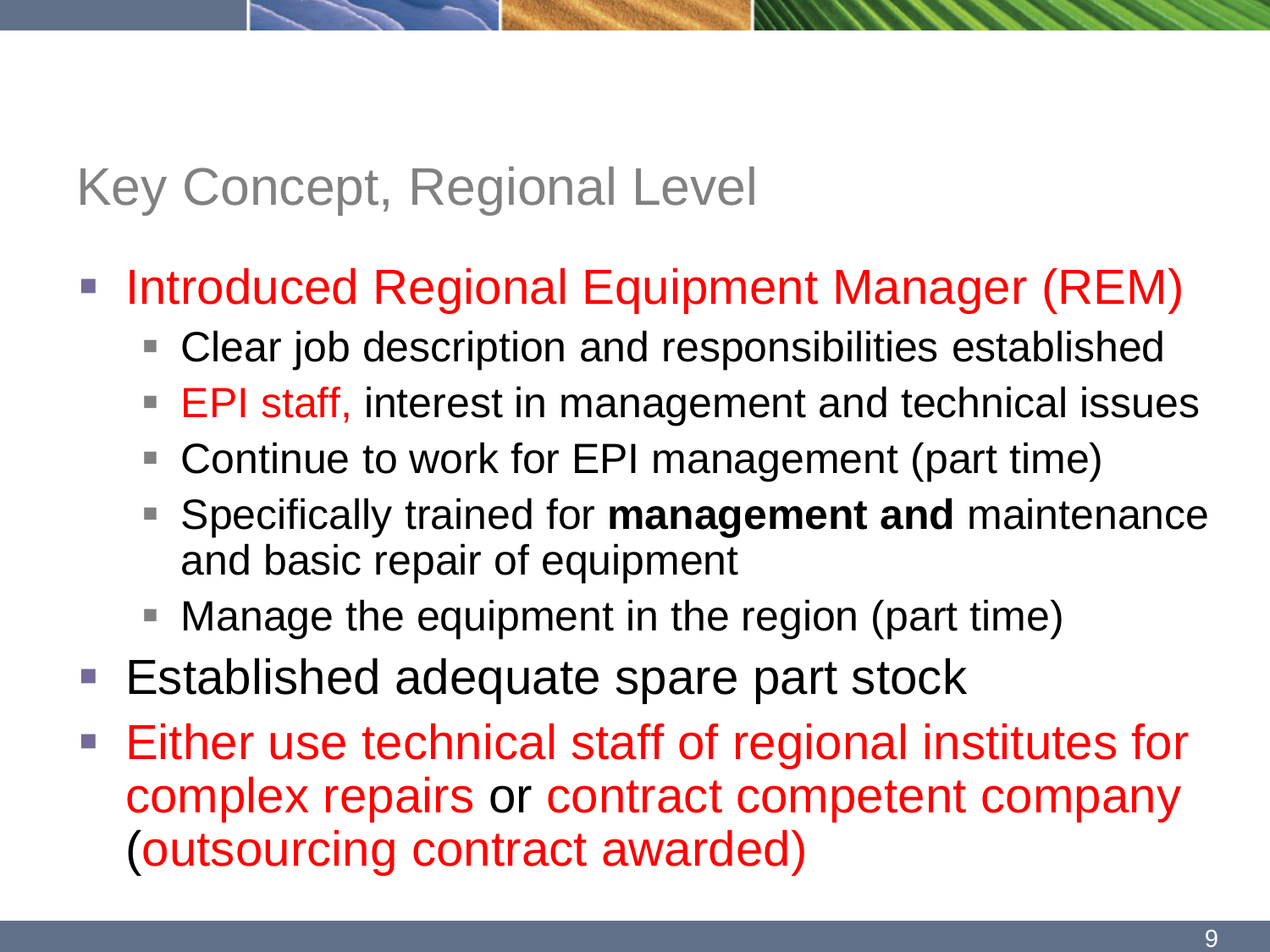## Key Concept, National level

#### **Introduced National Equipment Manager**

- Clear job description and responsibilities established
- **Logistic and administrative skills**
- Monitor and manage equipment and equipment maintenance
- Evaluate equipment and maintenance data
- **Prepare statistics**
- Plan future equipment, spares and maintenance on the basis of obtained evidence (evidence based).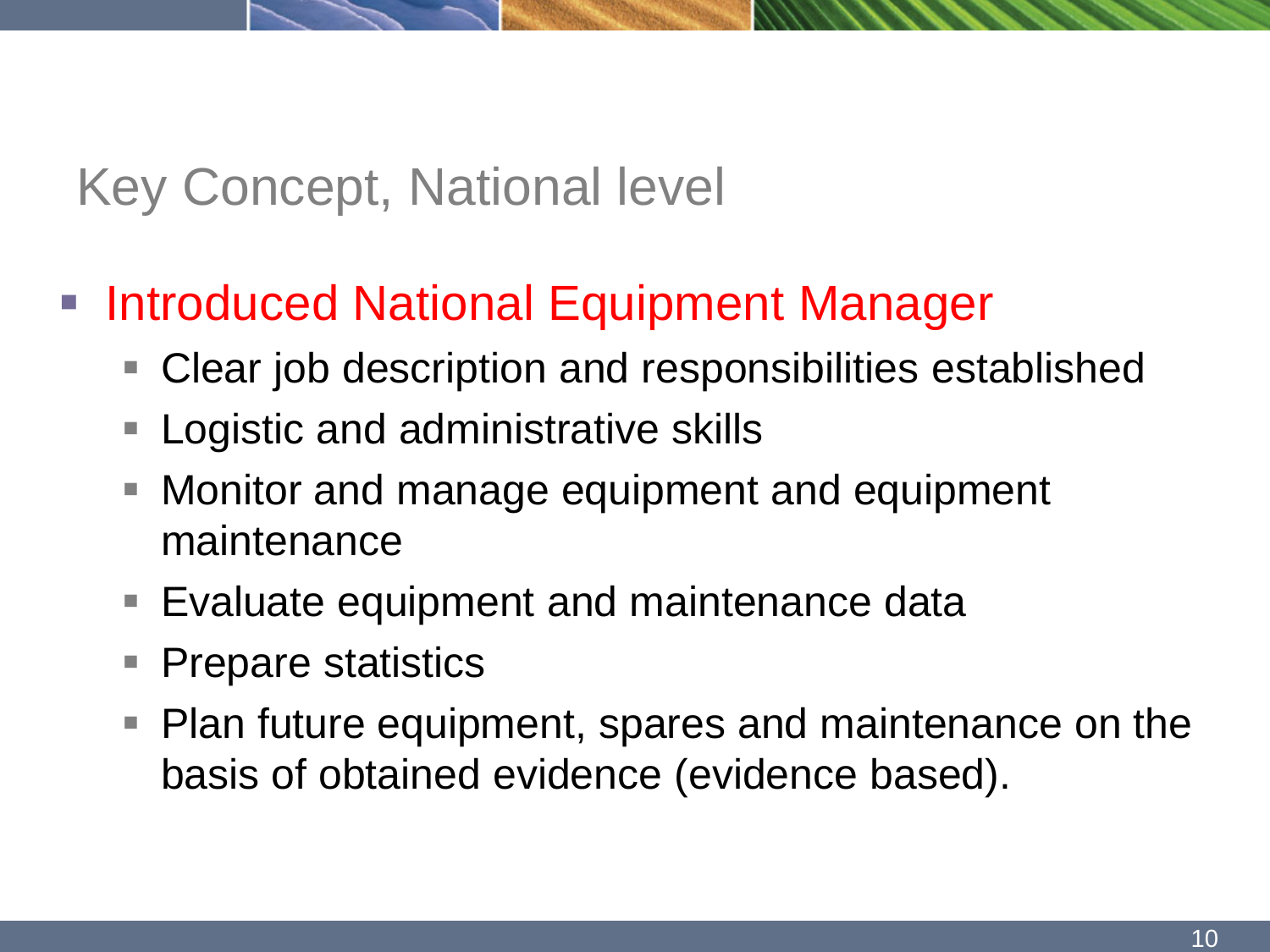### Key Concept, Management support

- Register user maintenance on temperature chart  $$ established.
- **Include adequate data on equipment and maintenance** in EPI – monthly reports
- **Included supervision of maintenance in EPI supervision** checklist
- **Introduced/ modified equipment logbooks to show key** equipment data and to register all maintenance activities
- **Provided simple charts for use and user maintenance at** the equipment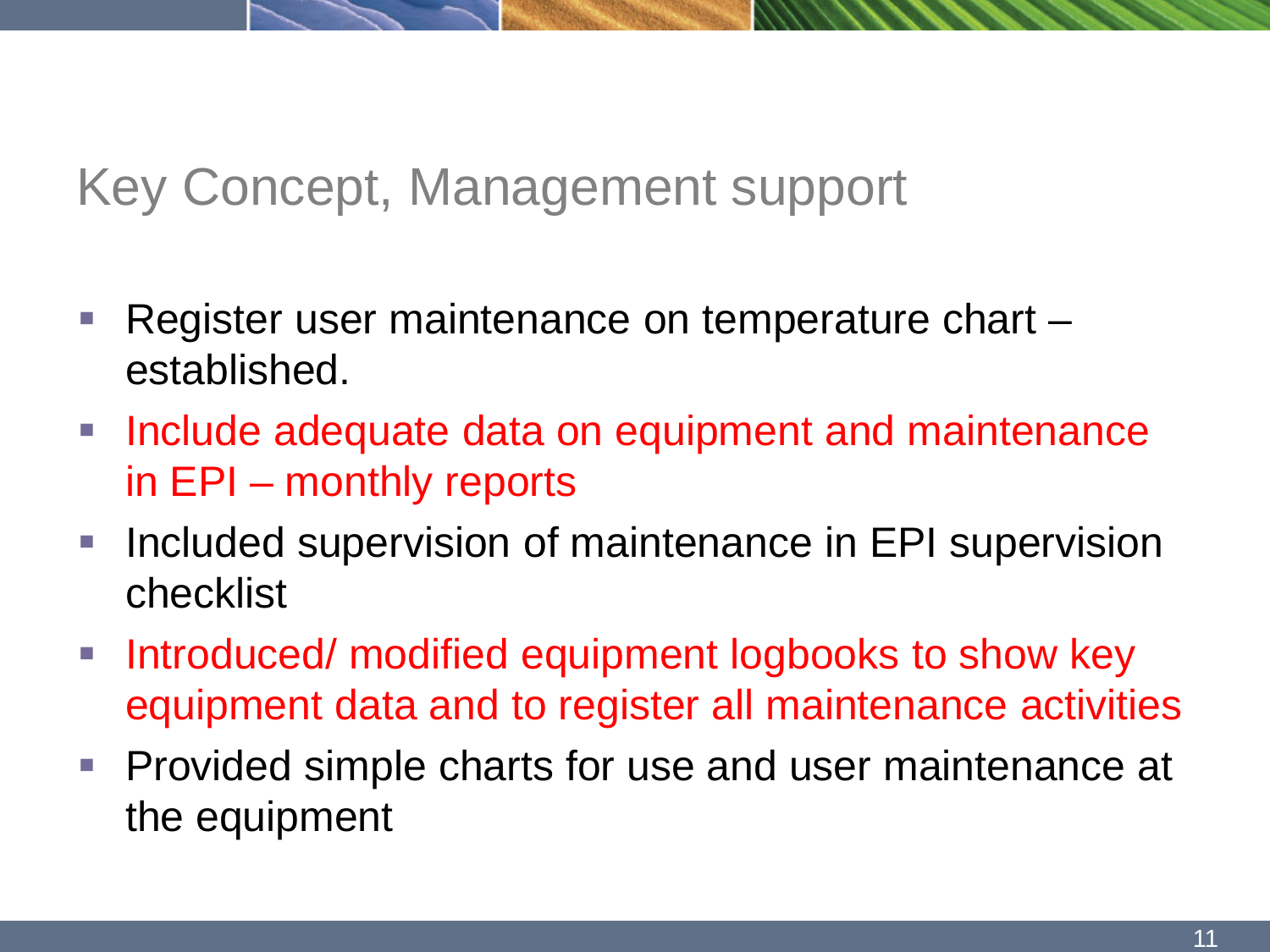### Key Concept, Management support

- Provided "hot line" services to users (PEM) -
- **Introduced job cards to register all maintenance** activities
- Keep register of all trained users
- **Offer regular user training to train transferred** users
- Keep register of all PEM
- **Offer regular training course to train replaced PEM**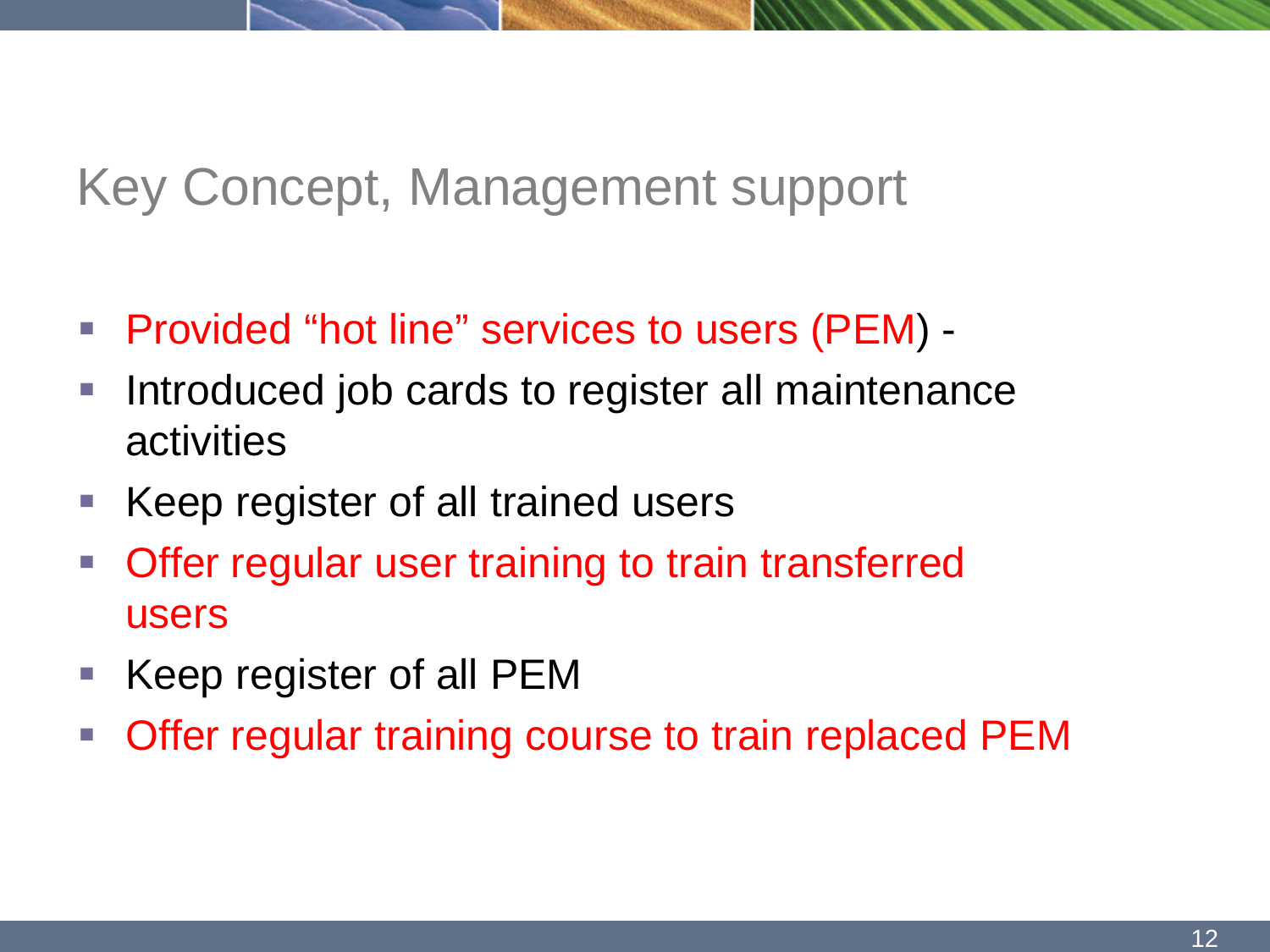## Key Concept, Spare parts

#### **Procured spare parts centrally**

- **Stock spare parts in regions and provided to "outsourcing"** contractor" on evidenced of replacement repairs
- Introduced stringent stock management
- **Closely documented and monitored spare part use**
- **Evaluated country wide spare part use on national level**
- **Re-order spares annually on basis of evidence**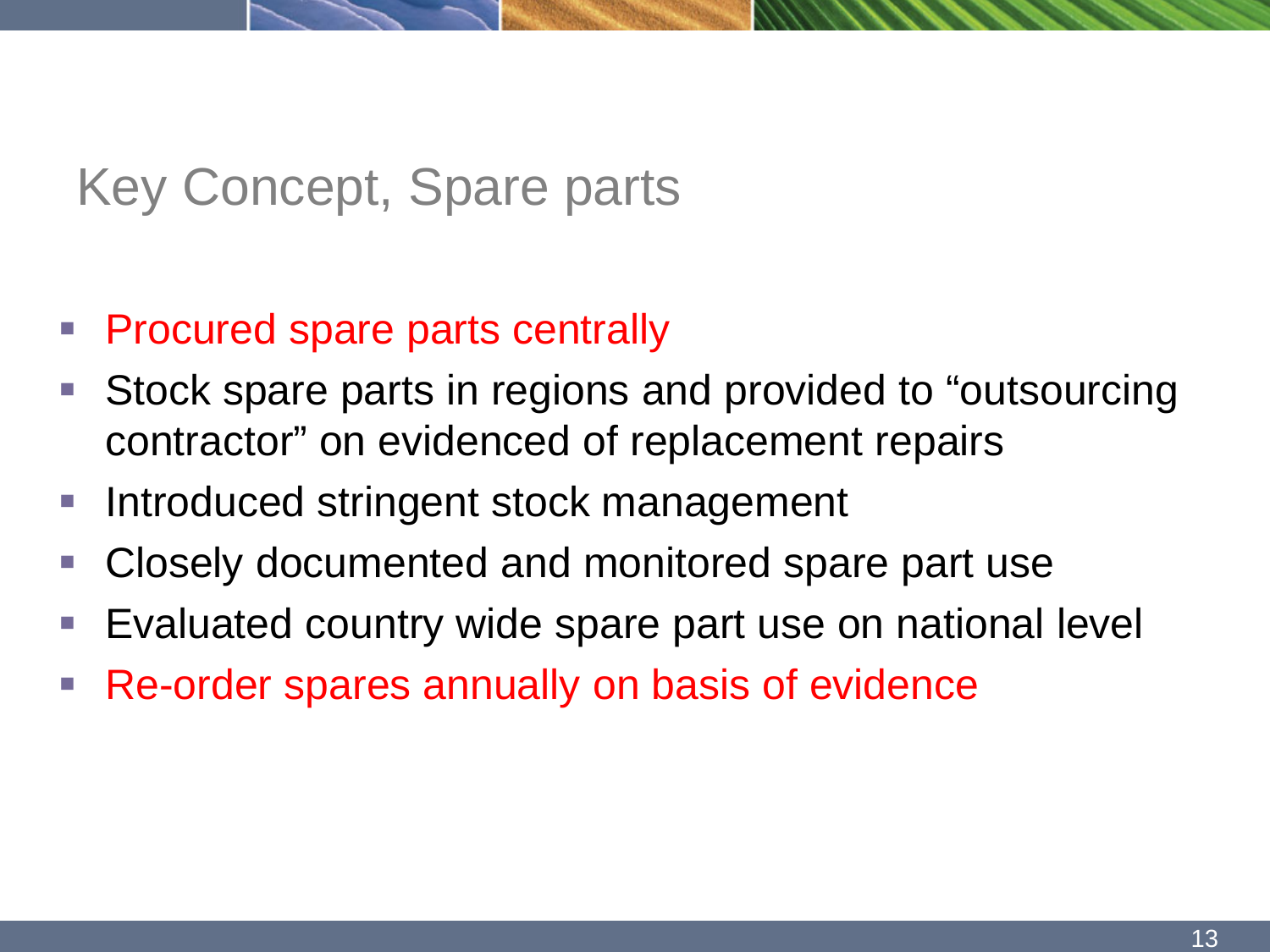#### Key Concept, Statistics

- **Report repair and maintenance activities monthly to** national level
- **Summarize activities in relevant statistics, i.e.** 
	- No of breakdowns
	- Regional distribution of breakdowns
	- Cause of problem (if available)
	- **Downtime of equipment (min, max, average)**
	- Spare parts used, cost of spare parts
	- Cost of repairs (travel, labour)
	- Age distribution of equipment
- **Evaluated statistics to improve system performance**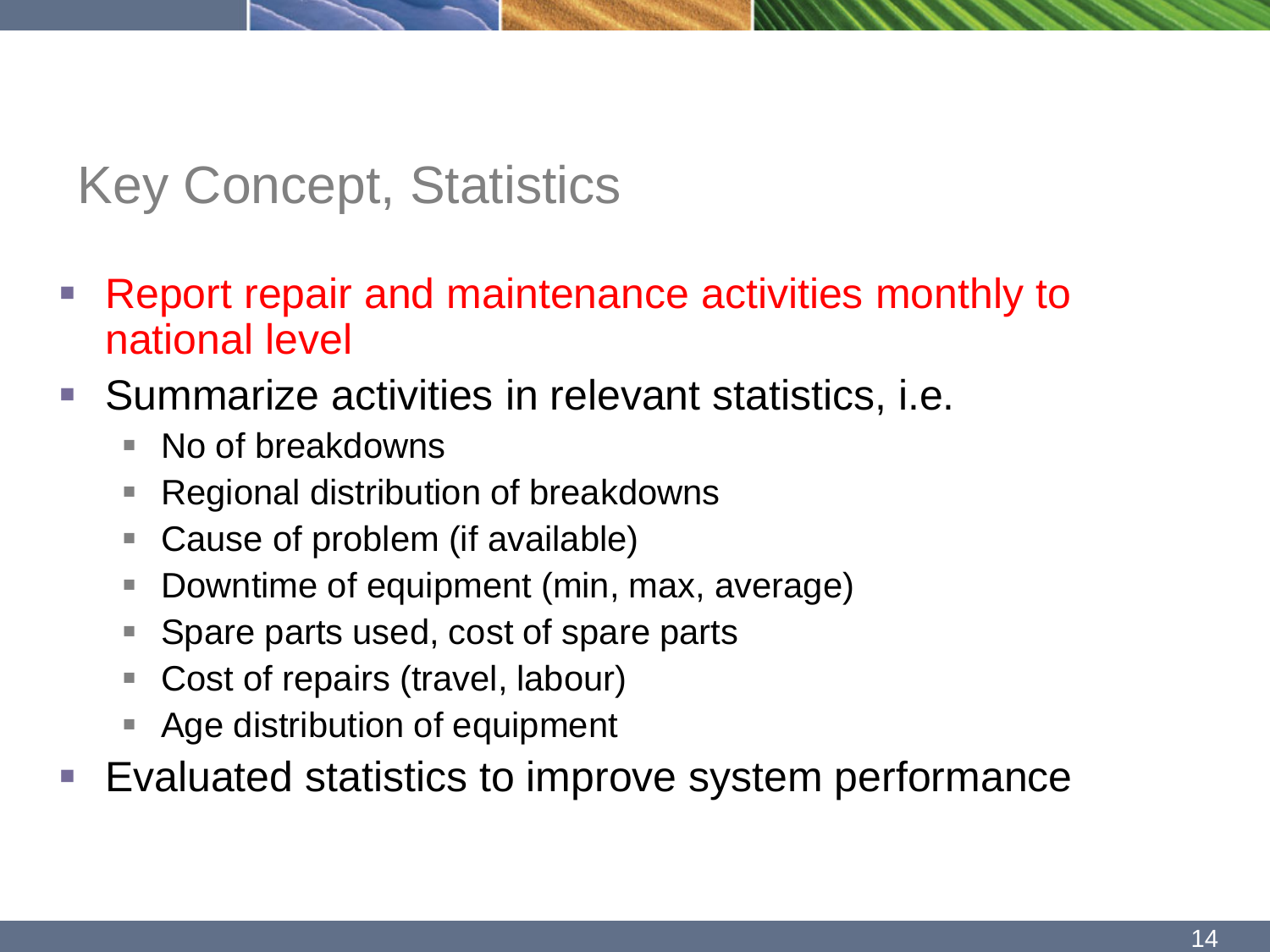# Activities to establish maintenance system – Training – Initial training

- **Provided initial training for NEM, REM** 
	- One course, 18 participants, 4-5 days
	- **Management system, documentation, statistics**
	- Basic repair and maintenance
- **Provided initial training for PEM** 
	- Approx. 12 courses with 10 12 participants each, 3-4 days
	- Management system, documentation
	- **Basic repair and maintenance**
- **Provided initial training for technicians (Regional)** 
	- One course, 10-12 participants, 5 days
	- Complex maintenance and repairs
	- Documentation of repairs and spare part use
	- User training on the Job